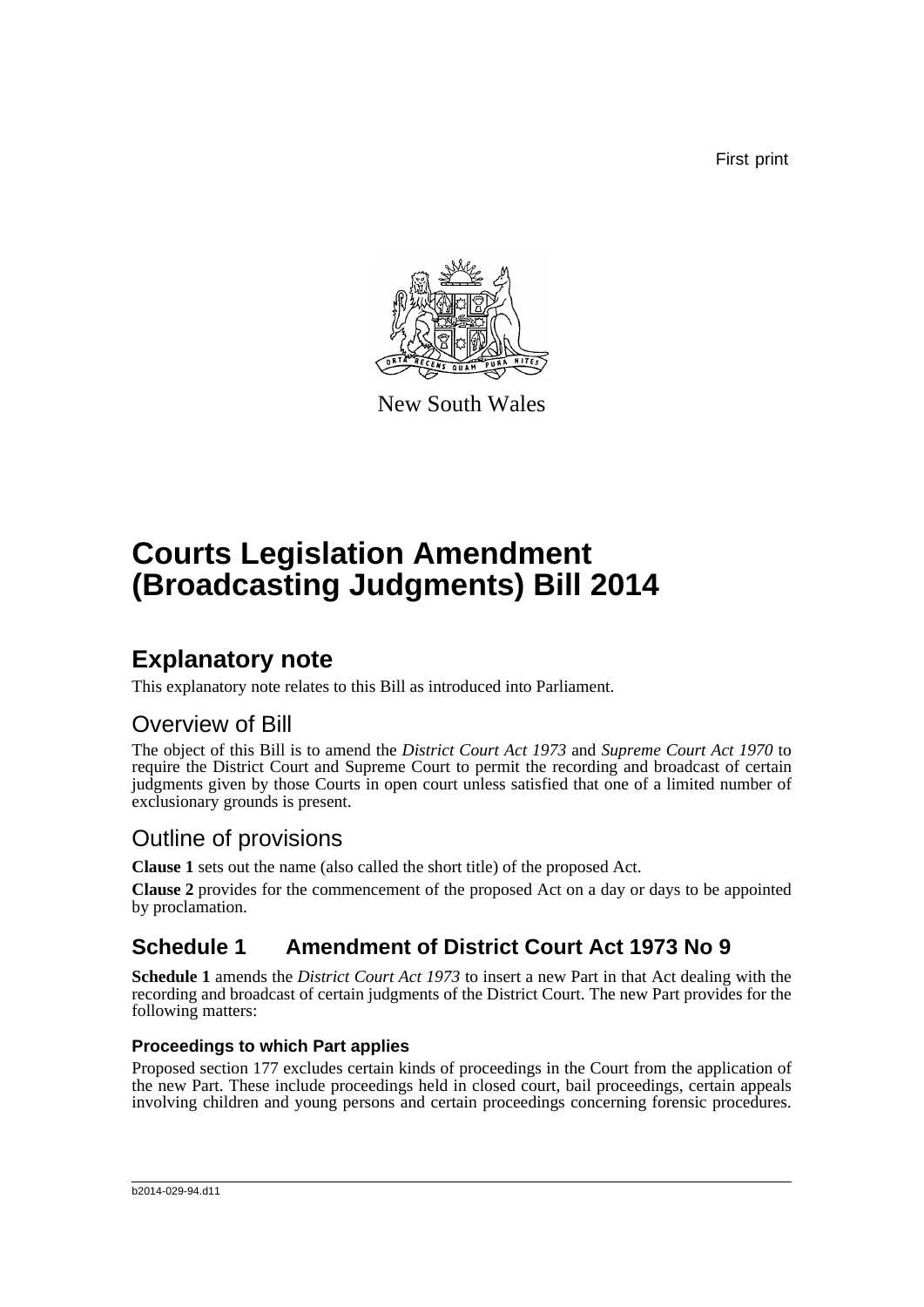The proposed section also enables the Governor to make regulations to exclude other classes of proceedings.

#### **Meaning of "judgment remarks"**

The new Part only relates to the recording and broadcast of judgment remarks of the District Court. Proposed section 178 defines *judgment remarks* of the Court to mean:

- (a) in relation to a criminal trial—the delivery of the verdict, and any remarks made by the Court when sentencing the accused person, that are delivered or made in open court, and
- (b) in relation to any other proceedings—any remarks made by the Court in open court when announcing the judgment determining the proceedings.

Proposed section 178 also defines certain other terms used in the new Part.

#### **Applications for permission**

Proposed section 179 enables a person to apply to the District Court in proceedings to which the new Part applies for the Court to permit the recording and broadcast of judgment remarks of the Court that are made in those proceedings.

The District Court will be required to grant permission for one or more news media organisations (whether or not the organisations are also the applicants) to broadcast the judgment remarks unless it is satisfied that one of the exclusionary grounds specified in the proposed section is present.

The following are the exclusionary grounds:

- (a) that the broadcast of the judgment remarks would be likely to reveal the identity of a person in circumstances where the disclosure, publication or broadcast of the person's identity is prohibited by a suppression or non-publication order of the District Court or by law,
- (b) that the judgment remarks will contain material:
	- (i) that is subject to a suppression or non-publication order by the District Court or the disclosure, publication or broadcast of which is otherwise prohibited by law, or
	- (ii) that is likely to be prejudicial to other criminal proceedings (including proceedings for the same or a related criminal offence) or a current criminal investigation, or
	- (iii) that is likely to reveal the existence of a covert operation carried out by law enforcement officials,
- (c) that the broadcast of the judgment remarks would pose a significant risk to the safety and security of any person in the courtroom or who has participated, or has otherwise been involved, in the proceedings,
- (d) that the Chief Judge of the District Court has directed that the judgment remarks not be recorded or broadcast because, in the Chief Judge's opinion, the broadcast of the judgment remarks would be detrimental to the orderly administration of the Court.

The presence of exclusionary ground (a), (b) or (c) will not be sufficient justification to refuse permission unless the District Court is also satisfied that it is not reasonably practicable to implement measures when recording or broadcasting the judgment remarks to prevent the broadcast of any thing that gives rise to the exclusionary ground.

Proposed section 179 also makes it clear that nothing in the proposed section is intended to limit:

- (a) the circumstances in which the District Court may decide to permit the recording or broadcast of judgment remarks of the Court, or
- (b) the persons (in addition to news media organisations) to whom the District Court may decide to grant permission to record or broadcast judgment remarks of the Court.

#### **Protections for accused persons, victims and their families**

Proposed section 179 provides that images that identify any of the following persons must not be recorded in connection with the recording or broadcast of judgment remarks of the District Court:

(a) the jurors in proceedings where the Court is sitting with a jury,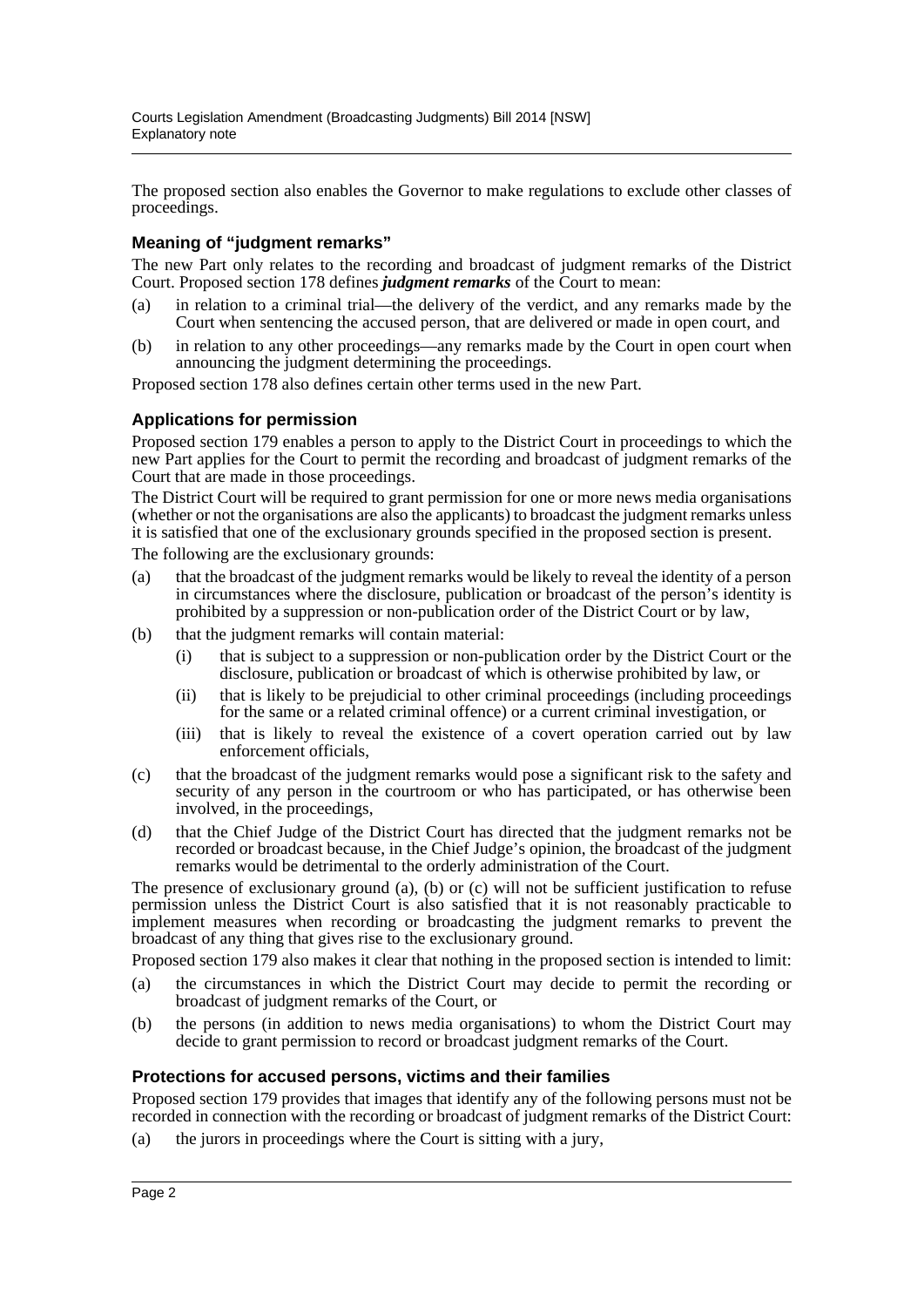- (b) an accused person or a victim in a criminal trial (or a member of the accused person's or victim's immediate family),
- (c) any other person belonging to a class of persons the recording of images of whom is prohibited by regulations made by the Governor.

Proposed section 179 also enables the District Court to make orders (on application or of its own motion) for the purpose of preventing the recording or broadcast of such images or the recording or broadcast of any thing that gives rise to an exclusionary ground.

#### **Rules of the District Court concerning recordings and broadcasts**

Proposed section 179 enables the rules of the District Court to make provision for regulating the manner in which recordings of judgment remarks of the Court for broadcasts permitted by the Court are made, including:

- (a) limiting the number and kinds of persons who may be involved in making such recordings in the courtroom, and
- (b) providing for measures to prevent the recording or broadcast of any thing that may give rise to an exclusionary ground or prevent a contravention of the requirement for images of certain persons not to be recorded, and
- (c) providing for the shared use of recordings among broadcasters.

However, sections 161 and 171 of the *District Court Act 1973* will operate to prevent the rules from making provision for other matters in a manner that is inconsistent with proposed section 179. For example, rules that create additional grounds of exclusion to those specified by the proposed section, or that limit the application of those grounds, would be inconsistent with the proposed section.

### **Schedule 2 Amendment of Supreme Court Act 1970 No 52**

**Schedule 2** makes a corresponding amendment to the *Supreme Court Act 1970* with respect to the recording and broadcast of judgment remarks of the Supreme Court.

In addition to provisions that correspond to those to be inserted in the *District Court Act 1973*, Schedule 2 also makes provision for the following matters in the new Part inserted in the *Supreme Court Act 1970* for the Supreme Court:

- (a) the new Part also excludes proceedings in exercise of the parens patriae jurisdiction of the Court or under the *Crimes (High Risk Offenders) Act 2006*,
- (b) the new Part extends to proceedings in the Court of Criminal Appeal as well as to proceedings in the Supreme Court (which includes the Court of Appeal by virtue of section 38 of the *Supreme Court Act 1970*).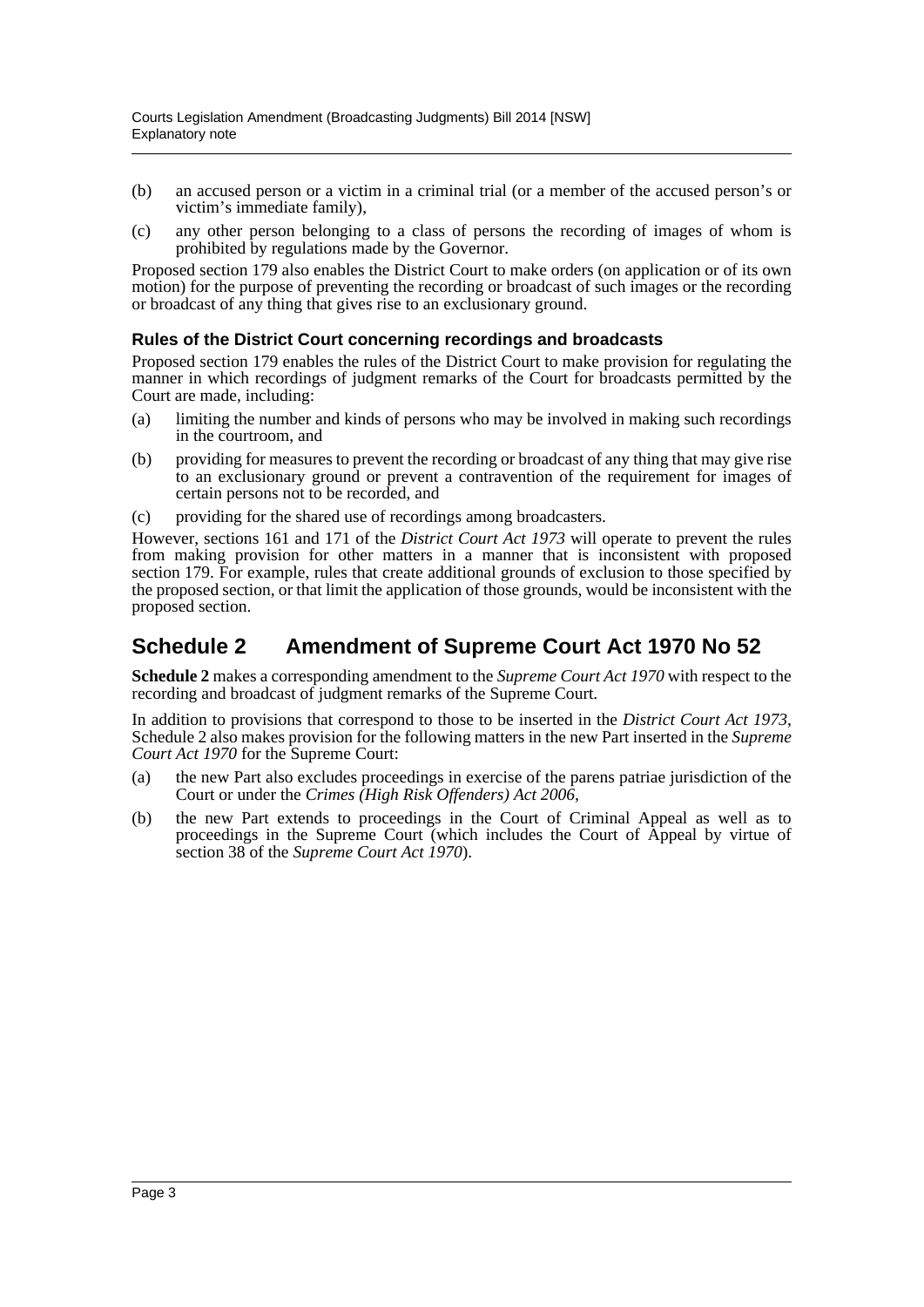First print



New South Wales

# **Courts Legislation Amendment (Broadcasting Judgments) Bill 2014**

## **Contents**

|            |                                                      | Page |
|------------|------------------------------------------------------|------|
|            | Name of Act                                          | 2    |
|            | Commencement                                         | 2    |
| Schedule 1 | Amendment of District Court Act 1973 No 9            | 3    |
|            | Schedule 2 Amendment of Supreme Court Act 1970 No 52 | 6    |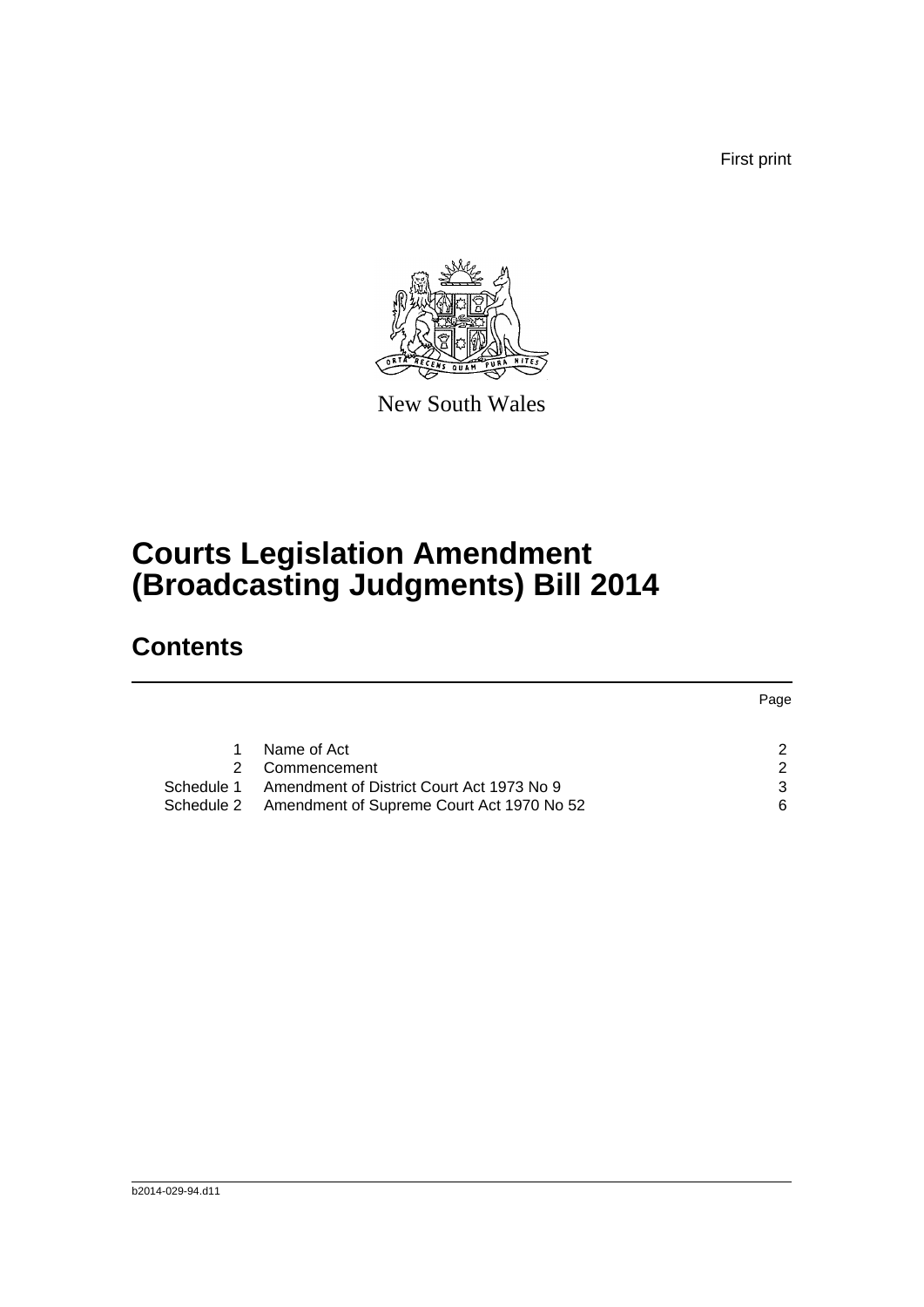

New South Wales

# **Courts Legislation Amendment (Broadcasting Judgments) Bill 2014**

No , 2014

### **A Bill for**

An Act to amend the *District Court Act 1973* and *Supreme Court Act 1970* to provide for a presumption in favour of the recording and broadcast of certain judgments of the District Court and Supreme Court given in open court.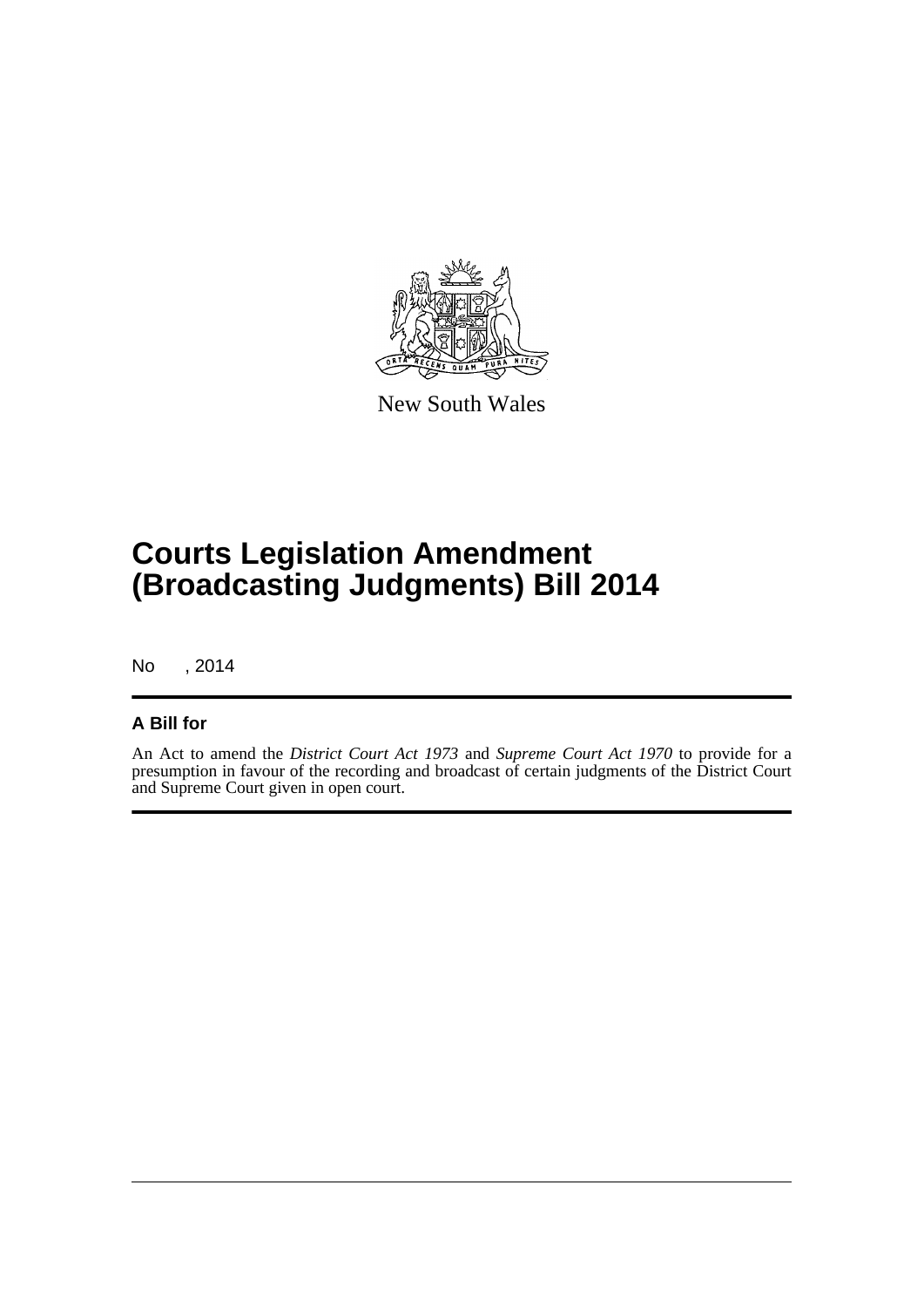<span id="page-5-1"></span><span id="page-5-0"></span>

| The Legislature of New South Wales enacts:                                      |    |
|---------------------------------------------------------------------------------|----|
| Name of Act                                                                     | 2  |
| This Act is the Courts Legislation Amendment (Broadcasting Judgments) Act 2014. | -3 |
| <b>Commencement</b>                                                             | 4  |
| This Act commences on a day or days to be appointed by proclamation.            | 5  |
|                                                                                 |    |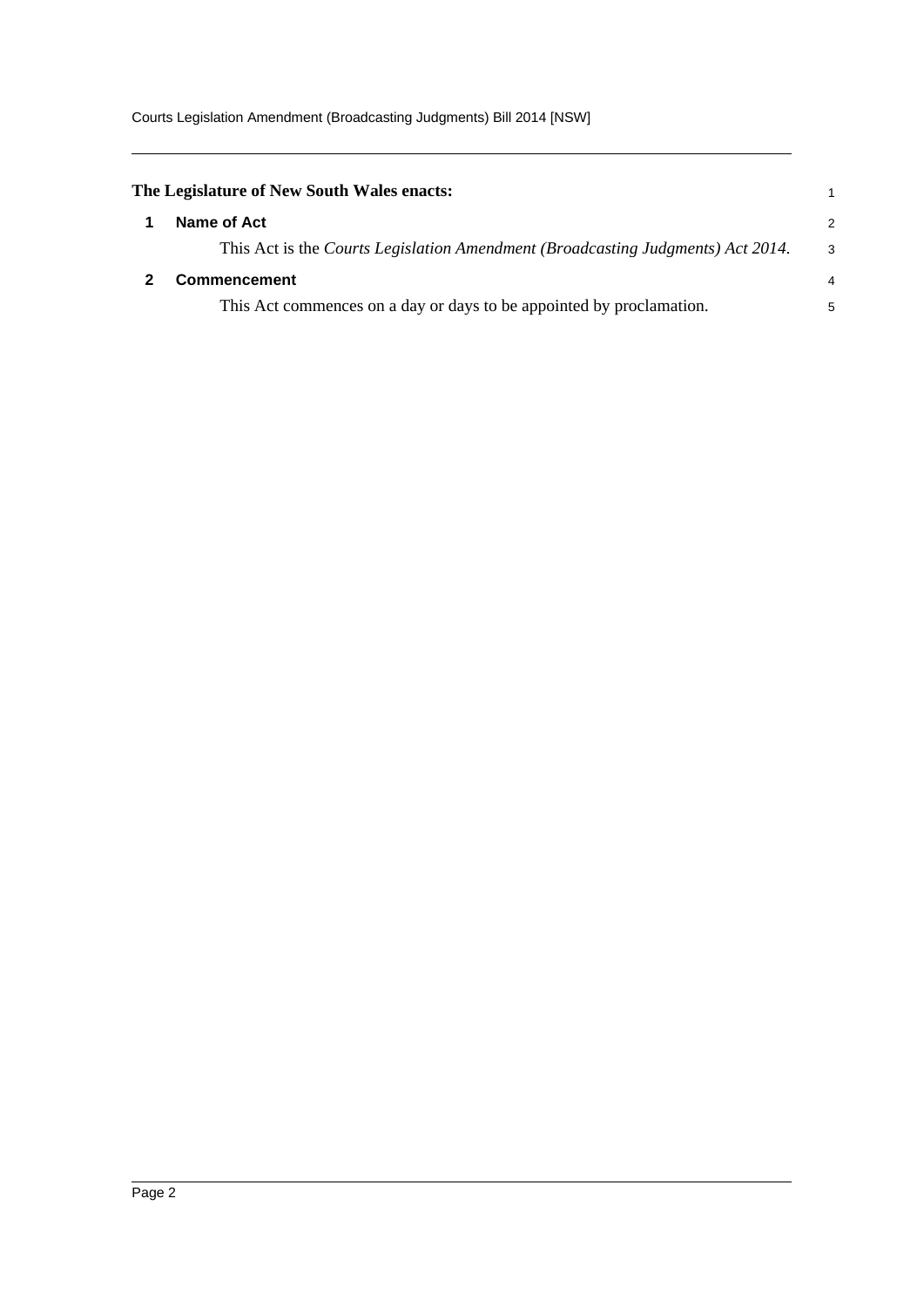<span id="page-6-0"></span>

| <b>Schedule 1</b> |        |                      |     | <b>Amendment of District Court Act 1973 No 9</b>                                                                                                                                                                                   | 1                       |
|-------------------|--------|----------------------|-----|------------------------------------------------------------------------------------------------------------------------------------------------------------------------------------------------------------------------------------|-------------------------|
|                   | Part 5 |                      |     |                                                                                                                                                                                                                                    | $\overline{\mathbf{c}}$ |
|                   |        | Insert after Part 4: |     |                                                                                                                                                                                                                                    | 3                       |
|                   |        |                      |     |                                                                                                                                                                                                                                    |                         |
|                   | Part 5 |                      |     | <b>Broadcast of judgments</b>                                                                                                                                                                                                      | 4                       |
| 177               |        |                      |     | <b>Application of Part</b>                                                                                                                                                                                                         | 5                       |
|                   |        | (1)                  |     | This Part applies to proceedings in the Court other than:                                                                                                                                                                          | 6                       |
|                   |        |                      | (a) | proceedings that are held in closed court, or                                                                                                                                                                                      | 7                       |
|                   |        |                      | (b) | proceedings under the <i>Bail Act 2013</i> , or                                                                                                                                                                                    | 8                       |
|                   |        |                      | (c) | proceedings on an appeal under the Children (Criminal Proceedings)<br>Act 1987 or Children and Young Persons (Care and Protection) Act<br>1998, or                                                                                 | 9<br>10<br>11           |
|                   |        |                      | (d) | proceedings under the Crimes (Forensic Procedures) Act 2000, or                                                                                                                                                                    | 12                      |
|                   |        |                      | (e) | any other proceedings belonging to a class of proceedings that are<br>excluded from the application of this Part by regulations made under<br>subsection $(2)$ $(a)$ .                                                             | 13<br>14<br>15          |
|                   |        |                      |     | Note. For examples of statutory provisions dealing with proceedings held in closed<br>court, see section 10 of the Children (Criminal Proceedings) Act 1987 and<br>sections 291, 291A and 291B of the Criminal Procedure Act 1986. | 16<br>17<br>18          |
|                   |        | (2)                  |     | The Governor may make regulations that:                                                                                                                                                                                            | 19                      |
|                   |        |                      | (a) | exclude classes of proceedings in the Court from the application of this<br>Part, or                                                                                                                                               | 20<br>21                |
|                   |        |                      | (b) | prohibit the recording of images of classes of persons in connection<br>with the recording or broadcast of judgment remarks in proceedings to<br>which this Part applies.                                                          | 22<br>23<br>24          |
| 178               |        | Interpretation       |     |                                                                                                                                                                                                                                    | 25                      |
|                   |        |                      |     | In this Part:                                                                                                                                                                                                                      | 26                      |
|                   |        |                      |     | <b><i>broadcast</i></b> means a live or delayed broadcast by means of radio, television or<br>the internet (including webcasts).                                                                                                   | 27<br>28                |
|                   |        |                      |     | criminal trial means proceedings for the trial of an accused person for a<br>criminal offence.                                                                                                                                     | 29<br>30                |
|                   |        |                      |     | <i>judgment remarks</i> of the Court means:                                                                                                                                                                                        | 31                      |
|                   |        |                      | (a) | in relation to a criminal trial—the delivery of the verdict, and any<br>remarks made by the Court when sentencing the accused person, that<br>are delivered or made in open court, and                                             | 32<br>33<br>34          |
|                   |        |                      | (b) | in relation to any other proceedings—any remarks made by the Court in<br>open court when announcing the judgment determining the<br>proceedings.                                                                                   | 35<br>36<br>37          |
|                   |        |                      |     | member of an accused person's or victim's immediate family means:                                                                                                                                                                  | 38                      |
|                   |        |                      | (a) | the accused person's or victim's spouse, or                                                                                                                                                                                        | 39                      |
|                   |        |                      | (b) | the accused person's or victim's de facto partner, or                                                                                                                                                                              | 40                      |
|                   |        |                      | (c) | a person to whom the accused person or victim is engaged to be married,<br><b>or</b>                                                                                                                                               | 41<br>42                |
|                   |        |                      | (d) | a parent, grandparent, guardian or step-parent of the accused person or<br>victim, or                                                                                                                                              | 43<br>44                |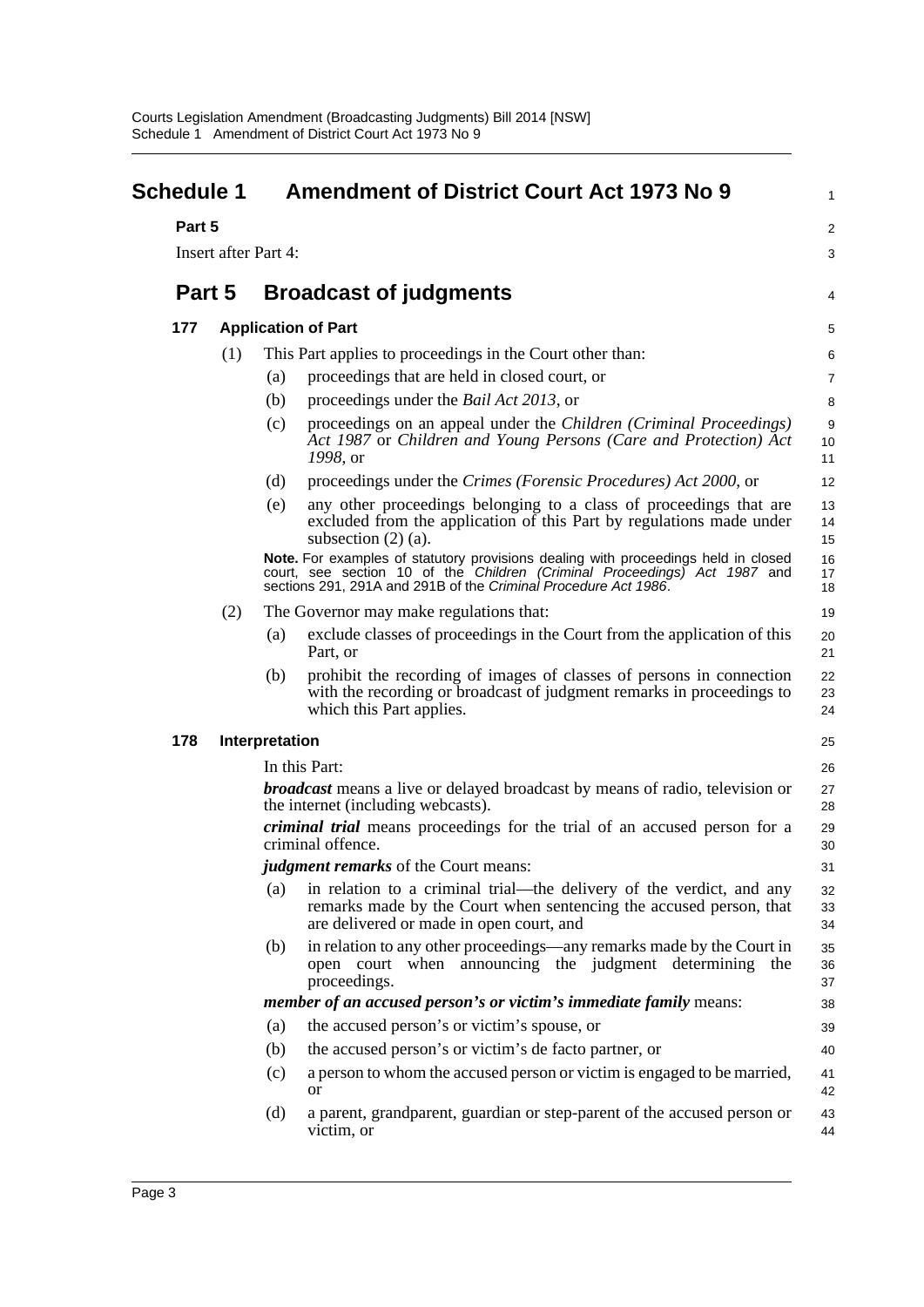(e) a child, grandchild or step-child of the accused person or victim or some other child for whom the accused person or victim is a guardian, or (f) a brother, sister, half-brother, half-sister, step-brother or step-sister of the accused person or victim. **Note.** "De facto partner" is defined in section 21C of the *Interpretation Act 1987*. *news media organisation* means a commercial enterprise that engages in the business of broadcasting or publishing news or a public broadcasting service that engages in the dissemination of news through a public news medium. *recording* means capturing audio or visual content, or both, for the purposes of a broadcast. *relevant person*, in relation to proceedings, means each of the following: (a) the Minister, (b) a party to the proceedings (including, in the case of a criminal trial or other criminal proceedings, the accused person and the prosecution), (c) a witness in the proceedings, (d) a person seeking the Court's permission for the recording or broadcast (or both) of judgment remarks of the Court that are made in the proceedings. *the rules* means the civil procedure rules or criminal procedure rules (or both). *victim*, in relation to a criminal trial, means a person against whom the criminal offence for which the trial is being conducted was alleged to have been committed. **179 Presumption in favour of permitting recording and broadcast of judgment remarks** (1) A person may apply to the Court in proceedings to which this Part applies for the Court to permit the recording and broadcast of judgment remarks of the Court that are made in those proceedings. **Note.** Sections 9 and 9A of the *Court Security Act 2005* prohibit the use of recording devices in courts, and the transmission of court proceedings from a courtroom, except in limited circumstances. One of those circumstances is when it has been expressly permitted by a judicial officer. (2) If such an application is made, the Court is to permit the recording of the judgment remarks of the Court, and their broadcast by one or more news media organisations (whether or not the organisations are also the applicants), unless the Court is satisfied that: (a) an exclusionary ground referred to in subsection (3) is present, and (b) except in the case of the exclusionary ground referred to in subsection (3) (d)—it is not reasonably practicable to implement measures when recording or broadcasting the judgment remarks (including by making an order under subsection (5)) to prevent the broadcast of any thing that gives rise to the exclusionary ground. (3) Each of the following is an *exclusionary ground* for the purposes of this section with respect to judgment remarks of the Court in proceedings: (a) that the broadcast of the judgment remarks would be likely to reveal the identity of a person in circumstances where the disclosure, publication or broadcast of the person's identity is prohibited by a suppression or 1 2  $\overline{a}$ 4 5 6 7 8 9 10 11 12 13 14 15 16 17 18 19 20 21 22 23 24 25 26 27 28 29 30 31 32 33 34 35 36 37 38 39 40 41 42 43 44 45 46

non-publication order of the Court or by law,

47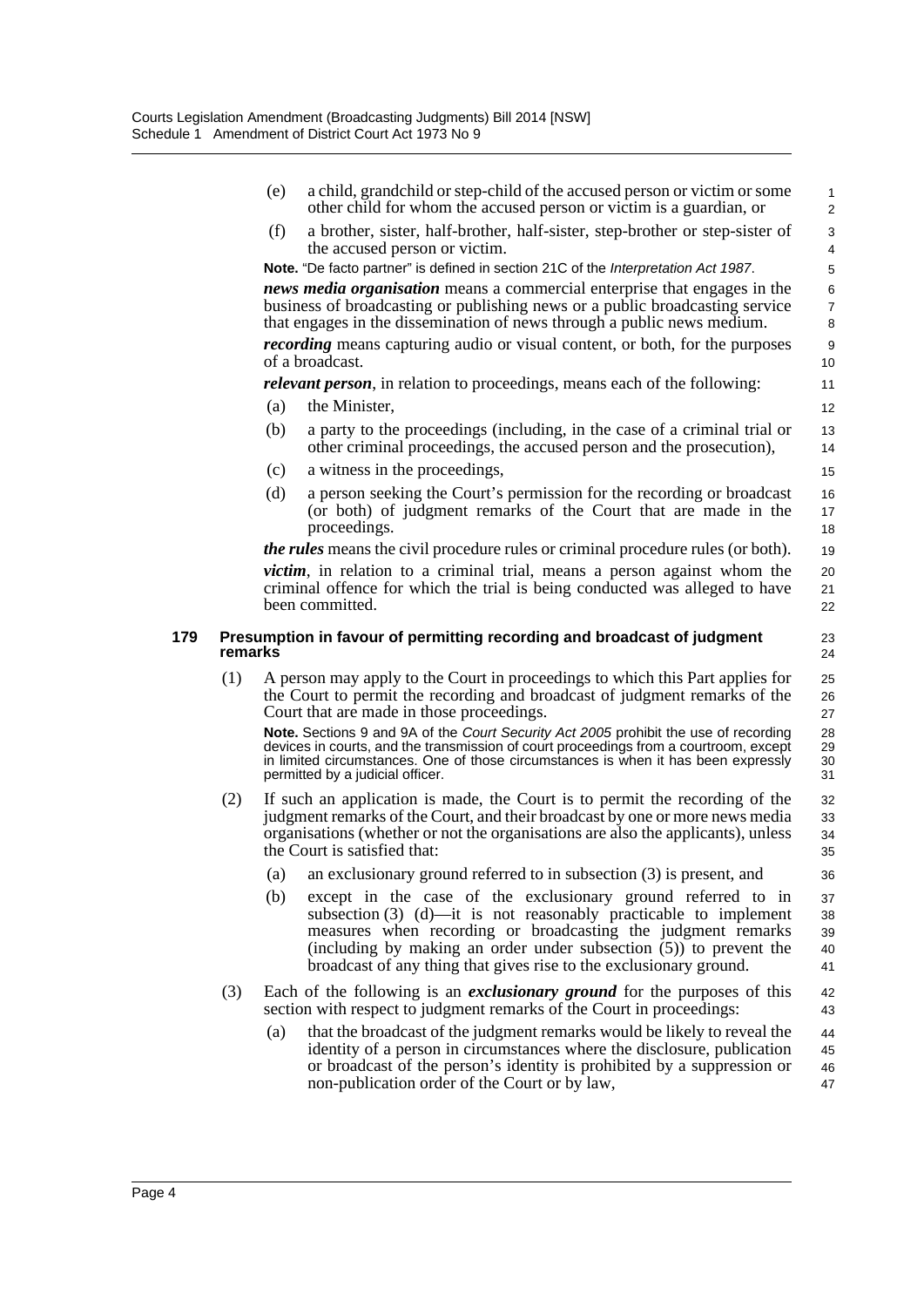|     | (b) | that the judgment remarks will contain material:                                                                                                                                                                                                                                                                                    | 1                                 |  |  |
|-----|-----|-------------------------------------------------------------------------------------------------------------------------------------------------------------------------------------------------------------------------------------------------------------------------------------------------------------------------------------|-----------------------------------|--|--|
|     |     | (i)<br>that is subject to a suppression or non-publication order by the<br>Court or the disclosure, publication or broadcast of which is<br>otherwise prohibited by law, or                                                                                                                                                         | $\overline{\mathbf{c}}$<br>3<br>4 |  |  |
|     |     | that is likely to be prejudicial to other criminal proceedings<br>(ii)<br>(including proceedings for the same or a related criminal offence)<br>or a current criminal investigation, or                                                                                                                                             | 5<br>6<br>7                       |  |  |
|     |     | that is likely to reveal the existence of a covert operation carried<br>(iii)<br>out by law enforcement officials,                                                                                                                                                                                                                  | 8<br>9                            |  |  |
|     | (c) | that the broadcast of the judgment remarks would pose a significant risk<br>to the safety and security of any person in the courtroom or who has<br>participated, or has otherwise been involved, in the proceedings,                                                                                                               | 10<br>11<br>12                    |  |  |
|     | (d) | that the Chief Judge has directed that the judgment remarks not be<br>recorded or broadcast because, in the Chief Judge's opinion, the<br>broadcast of the judgment remarks would be detrimental to the orderly<br>administration of the Court.                                                                                     | 13<br>14<br>15<br>16              |  |  |
| (4) |     | Without limiting subsection (2) or section 68 of the <i>Jury Act 1977</i> , images that<br>identify any of the following persons must not be recorded in connection with<br>the recording or broadcast of judgment remarks of the Court made in<br>proceedings to which this Part applies:                                          | 17<br>18<br>19<br>20              |  |  |
|     | (a) | the jurors in proceedings where the Court is sitting with a jury,                                                                                                                                                                                                                                                                   | 21                                |  |  |
|     | (b) | an accused person or a victim in a criminal trial (or a member of the<br>accused person's or victim's immediate family),                                                                                                                                                                                                            | 22<br>23                          |  |  |
|     | (c) | any other person belonging to a class of persons the recording of images<br>of whom is prohibited by regulations made under section $177(2)$ (b).                                                                                                                                                                                   | 24<br>25                          |  |  |
|     |     | Note. Section 68 of the Jury Act 1977 makes it an offence for a person to wilfully<br>publish any material, broadcast any matter or otherwise disclose any information which<br>is likely to lead to the identification of a juror or former juror in a particular trial or inquest.                                                | 26<br>27<br>28                    |  |  |
| (5) |     | The Court may, on the application of a relevant person in the proceedings or<br>29<br>of its own motion, make such orders as it thinks fit for the purpose of<br>30<br>preventing the recording or broadcast of any thing that gives rise to an<br>31<br>exclusionary ground or preventing a contravention of subsection (4).<br>32 |                                   |  |  |
| (6) |     | The rules may make provision for regulating the manner in which recordings<br>of judgment remarks of the Court for broadcasts permitted by the Court are<br>made, including:                                                                                                                                                        | 33<br>34<br>35                    |  |  |
|     |     | (a) limiting the number and kinds of persons who may be involved in<br>making such recordings in the courtroom, and                                                                                                                                                                                                                 | 36<br>37                          |  |  |
|     | (b) | providing for measures to prevent the recording or broadcast of any<br>thing that may give rise to an exclusionary ground or prevent a<br>contravention of subsection (4), and                                                                                                                                                      | 38<br>39<br>40                    |  |  |
|     | (c) | providing for the shared use of recordings among broadcasters.                                                                                                                                                                                                                                                                      | 41                                |  |  |
| (7) |     | Nothing in this section limits:                                                                                                                                                                                                                                                                                                     | 42                                |  |  |
|     | (a) | the circumstances in which the Court may decide to permit the<br>recording or broadcast of judgment remarks of the Court, or                                                                                                                                                                                                        | 43<br>44                          |  |  |
|     | (b) | the persons (in addition to news media organisations) to whom the<br>Court may, subject to rules made for the purposes of subsection $(6)$ $(a)$ ,<br>decide to grant permission to record or broadcast judgment remarks of<br>the Court.                                                                                           | 45<br>46<br>47<br>48              |  |  |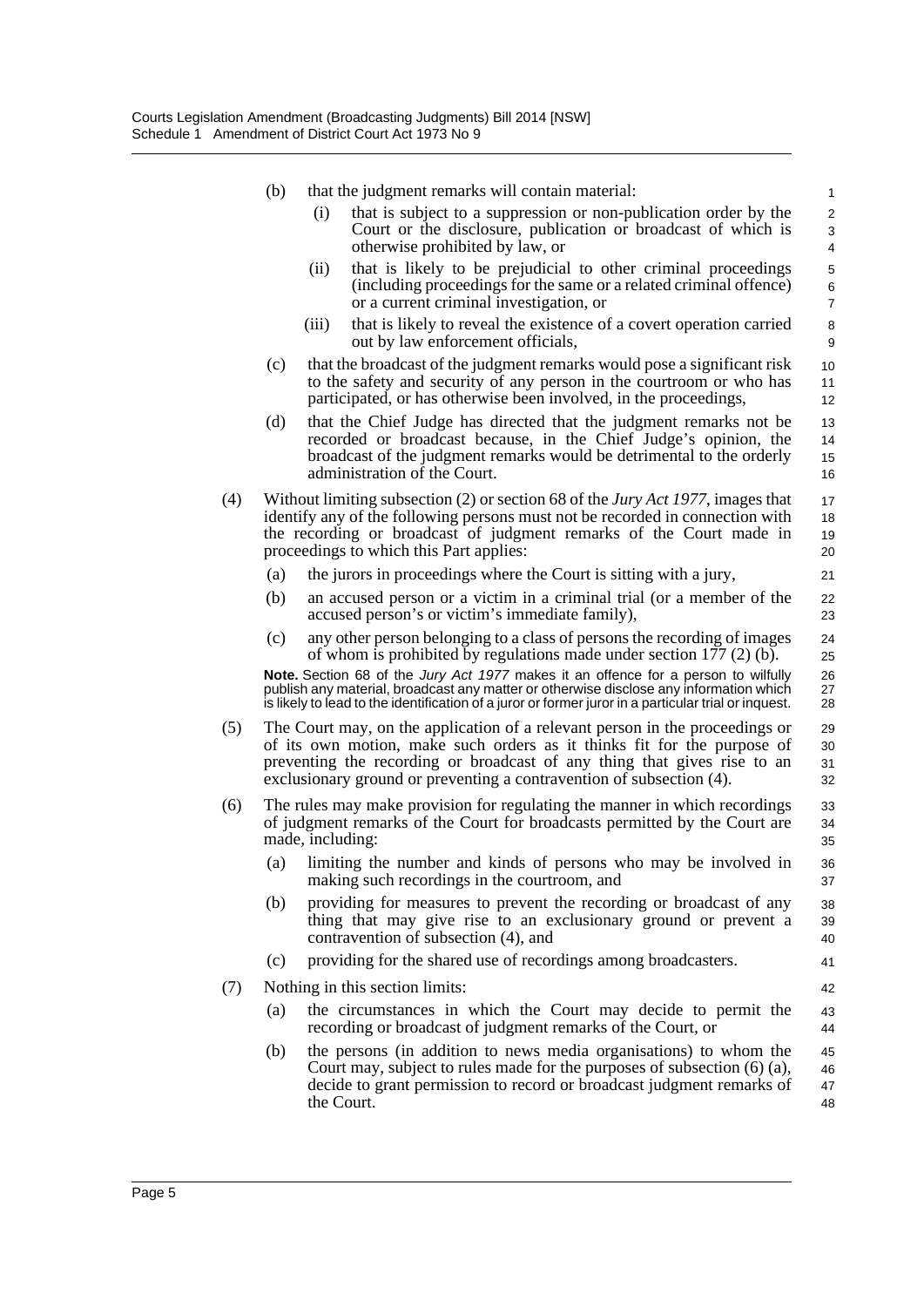<span id="page-9-0"></span>

| <b>Schedule 2</b>    |     | <b>Amendment of Supreme Court Act 1970 No 52</b>                                                                                                                                                                                                                            | 1                    |
|----------------------|-----|-----------------------------------------------------------------------------------------------------------------------------------------------------------------------------------------------------------------------------------------------------------------------------|----------------------|
| Part 9A              |     |                                                                                                                                                                                                                                                                             | $\overline{a}$       |
| Insert after Part 9: |     |                                                                                                                                                                                                                                                                             | 3                    |
|                      |     |                                                                                                                                                                                                                                                                             |                      |
|                      |     | Part 9A Broadcast of judgments                                                                                                                                                                                                                                              | 4                    |
| 126                  |     | <b>Application of Part</b>                                                                                                                                                                                                                                                  | 5                    |
|                      | (1) | This Part applies to proceedings in the Court other than:                                                                                                                                                                                                                   | 6                    |
|                      |     | proceedings that are held in closed court, or<br>(a)                                                                                                                                                                                                                        | 7                    |
|                      |     | (b)<br>proceedings in exercise of the parent patriae jurisdiction of the Court, or                                                                                                                                                                                          | 8                    |
|                      |     | proceedings under the <i>Bail Act 2013</i> , or<br>(c)                                                                                                                                                                                                                      | 9                    |
|                      |     | (d)<br>proceedings under the Crimes (Forensic Procedures) Act 2000, or                                                                                                                                                                                                      | 10                   |
|                      |     | proceedings under the Crimes (High Risk Offenders) Act 2006, or<br>(e)                                                                                                                                                                                                      | 11                   |
|                      |     | (f)<br>any other proceedings belonging to a class of proceedings that are<br>excluded from the application of this Part by regulations made under<br>subsection $(2)$ $(a)$ .                                                                                               | 12<br>13<br>14       |
|                      |     | Note. For examples of statutory provisions dealing with proceedings held in closed<br>court, see section 119 of the Adoption Act 2000, section 10 of the Children (Criminal<br>Proceedings) Act 1987 and sections 291, 291A and 291B of the Criminal Procedure<br>Act 1986. | 15<br>16<br>17<br>18 |
|                      | (2) | The Governor may make regulations that:                                                                                                                                                                                                                                     | 19                   |
|                      |     | exclude classes of proceedings in the Court from the application of this<br>(a)<br>Part, or                                                                                                                                                                                 | 20<br>21             |
|                      |     | prohibit the recording of images of classes of persons in connection<br>(b)<br>with the recording or broadcast of judgment remarks in proceedings to<br>which this Part applies.                                                                                            | 22<br>23<br>24       |
|                      | (3) | The provisions of this Part extend to proceedings in the Court of Criminal<br>Appeal and, accordingly, any reference to the Court in this Part is to be read<br>as including a reference to the Court of Criminal Appeal.                                                   | 25<br>26<br>27       |
| 127                  |     | Interpretation                                                                                                                                                                                                                                                              | 28                   |
|                      |     | In this Part:                                                                                                                                                                                                                                                               | 29                   |
|                      |     | <b><i>broadcast</i></b> means a live or delayed broadcast by means of radio, television or<br>the internet (including webcasts).                                                                                                                                            | 30<br>31             |
|                      |     | <i>criminal trial</i> means proceedings for the trial of an accused person for a<br>criminal offence.                                                                                                                                                                       | 32<br>33             |
|                      |     | <i>judgment remarks</i> of the Court means:                                                                                                                                                                                                                                 | 34                   |
|                      |     | in relation to a criminal trial—the delivery of the verdict, and any<br>(a)<br>remarks made by the Court when sentencing the accused person, that<br>are delivered or made in open court, and                                                                               | 35<br>36<br>37       |
|                      |     | in relation to any other proceedings—any remarks made by the Court in<br>(b)<br>open court when announcing the judgment determining the<br>proceedings.                                                                                                                     | 38<br>39<br>40       |
|                      |     | <i>member of an accused person's or victim's immediate family means:</i>                                                                                                                                                                                                    | 41                   |
|                      |     | the accused person's or victim's spouse, or<br>(a)                                                                                                                                                                                                                          | 42                   |
|                      |     | the accused person's or victim's de facto partner, or<br>(b)                                                                                                                                                                                                                | 43                   |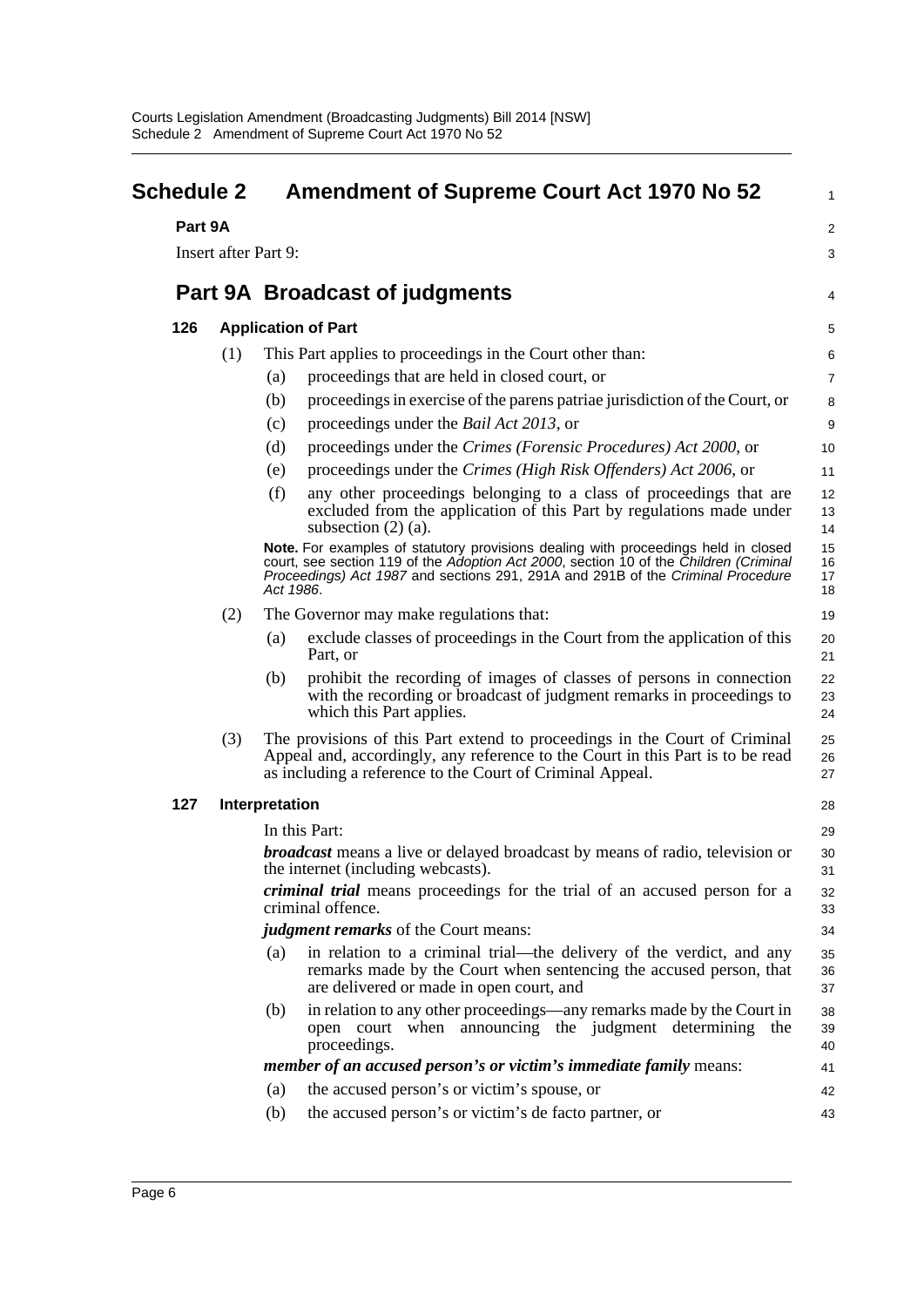- (c) a person to whom the accused person or victim is engaged to be married, or (d) a parent, grandparent, guardian or step-parent of the accused person or victim, or (e) a child, grandchild or step-child of the accused person or victim or some other child for whom the accused person or victim is a guardian, or 1 2  $\overline{\mathbf{3}}$ 4 5 6 7
- (f) a brother, sister, half-brother, half-sister, step-brother or step-sister of the accused person or victim.

**Note.** "De facto partner" is defined in section 21C of the *Interpretation Act 1987*.

*news media organisation* means a commercial enterprise that engages in the business of broadcasting or publishing news or a public broadcasting service that engages in the dissemination of news through a public news medium. *recording* means capturing audio or visual content, or both, for the purposes

of a broadcast.

*relevant person*, in relation to proceedings, means each of the following:

- (a) the Minister,
- (b) a party to the proceedings (including, in the case of a criminal trial or other criminal proceedings, the accused person and the prosecution),
- (c) a witness in the proceedings,
- (d) a person seeking the Court's permission for the recording or broadcast (or both) of judgment remarks of the Court that are made in the proceedings.

*victim*, in relation to a criminal trial, means a person against whom the criminal offence for which the trial is being conducted was alleged to have been committed.

#### **128 Presumption in favour of permitting recording and broadcast of judgment remarks**

(1) A person may apply to the Court in proceedings to which this Part applies for the Court to permit the recording and broadcast of judgment remarks of the Court that are made in those proceedings.

**Note.** Sections 9 and 9A of the *Court Security Act 2005* prohibit the use of recording devices in courts, and the transmission of court proceedings from a courtroom, except in limited circumstances. One of those circumstances is when it has been expressly permitted by a judicial officer.

- (2) If such an application is made, the Court is to permit the recording of the judgment remarks of the Court, and their broadcast by one or more news media organisations (whether or not the organisations are also the applicants), unless the Court is satisfied that:
	- (a) an exclusionary ground referred to in subsection (3) is present, and
	- (b) except in the case of the exclusionary ground referred to in subsection (3) (d)—it is not reasonably practicable to implement measures when recording or broadcasting the judgment remarks (including by making an order under subsection (5)) to prevent the broadcast of any thing that gives rise to the exclusionary ground. 40 41 42 43 44
- (3) Each of the following is an *exclusionary ground* for the purposes of this section with respect to judgment remarks of the Court in proceedings: 45 46
	- (a) that the broadcast of the judgment remarks would be likely to reveal the identity of a person in circumstances where the disclosure, publication 47 48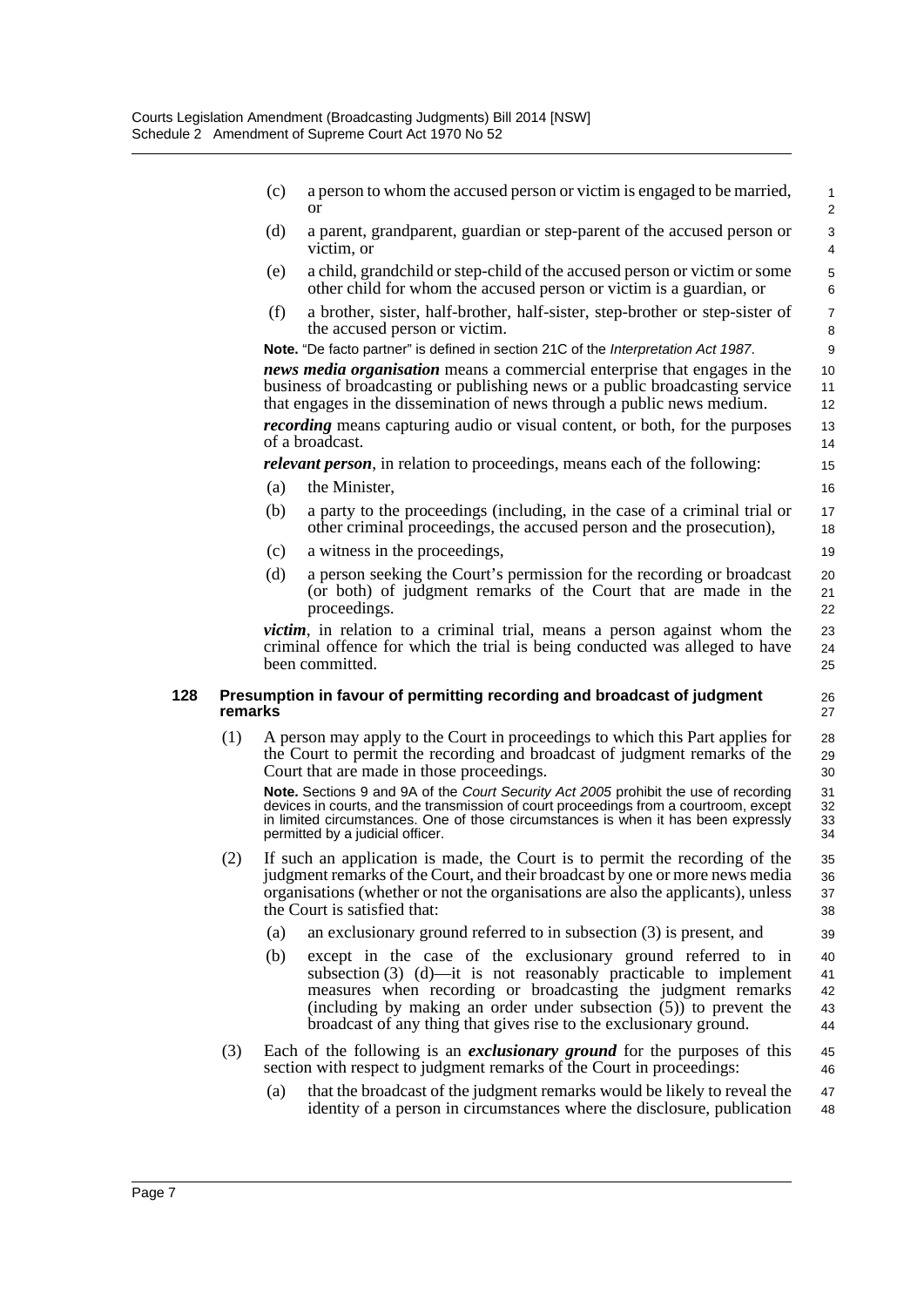or broadcast of the person's identity is prohibited by a suppression or non-publication order of the Court or by law,

- (b) that the judgment remarks will contain material:
	- (i) that is subject to a suppression or non-publication order by the Court or the disclosure, publication or broadcast of which is otherwise prohibited by law, or
	- (ii) that is likely to be prejudicial to other criminal proceedings (including proceedings for the same or a related criminal offence) or a current criminal investigation, or
	- (iii) that is likely to reveal the existence of a covert operation carried out by law enforcement officials,
- (c) that the broadcast of the judgment remarks would pose a significant risk to the safety and security of any person in the courtroom or who has participated, or has otherwise been involved, in the proceedings,
- (d) that the Chief Justice has directed that the judgment remarks not be recorded or broadcast because, in the Chief Justice's opinion, the broadcast of the judgment remarks would be detrimental to the orderly administration of the Court.
- (4) Without limiting subsection (2) or section 68 of the *Jury Act 1977*, images that identify any of the following persons must not be recorded in connection with the recording or broadcast of judgment remarks of the Court made in proceedings to which this Part applies:
	- (a) the jurors in proceedings where the Court is sitting with a jury,
	- (b) an accused person or a victim in a criminal trial (or a member of the accused person's or victim's immediate family),
	- (c) any other person belonging to a class of persons the recording of images of whom is prohibited by regulations made under section 126 (2) (b). 26 27

**Note.** Section 68 of the *Jury Act 1977* makes it an offence for a person to wilfully publish any material, broadcast any matter or otherwise disclose any information which is likely to lead to the identification of a juror or former juror in a particular trial or inquest. 28 29 30

- (5) The Court may, on the application of a relevant person in the proceedings or of its own motion, make such orders as it thinks fit for the purpose of preventing the recording or broadcast of any thing that gives rise to an exclusionary ground or preventing a contravention of subsection (4). 31 32 33 34
- (6) The rules may make provision for regulating the manner in which recordings of judgment remarks of the Court for broadcasts permitted by the Court are made, including: 35 36 37
	- (a) limiting the number and kinds of persons who may be involved in making such recordings in the courtroom, and
	- (b) providing for measures to prevent the recording or broadcast of any thing that may give rise to an exclusionary ground or prevent a contravention of subsection (4), and
	- (c) providing for the shared use of recordings among broadcasters.
- (7) Nothing in this section limits:
	- (a) the circumstances in which the Court may decide to permit the recording or broadcast of judgment remarks of the Court, or 45 46